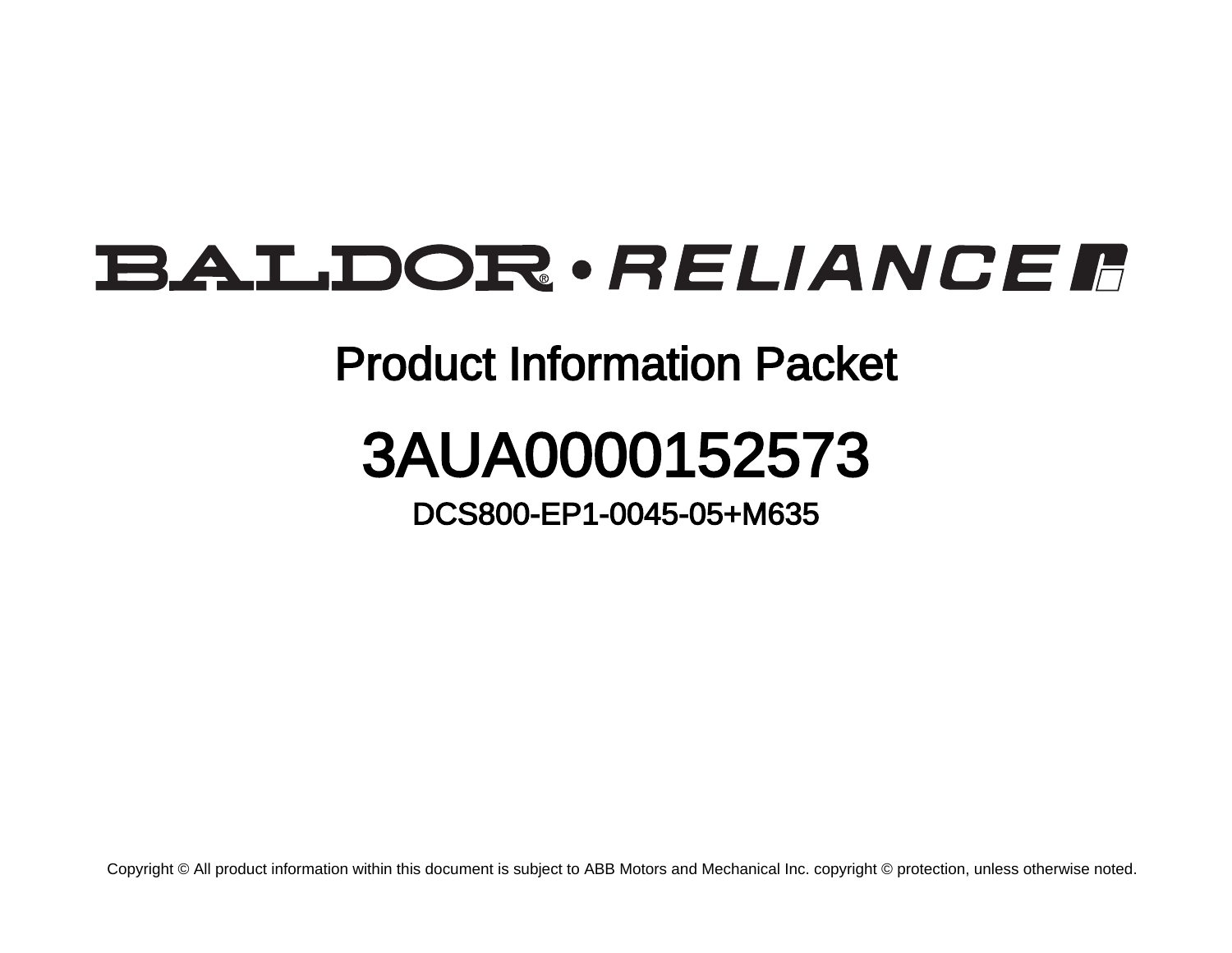## BALDOR · RELIANCE F Product Information Packet: 3AUA0000152573 - DCS800-EP1-0045-05+M635

| Nameplate             |                               |                 |                |
|-----------------------|-------------------------------|-----------------|----------------|
| Type Code:            | 3AUA0000152573                | Output:         | Not Applicable |
| Enclosure:            | NEMA Open                     | Voltage (U2):   | $0$ U1 Vac     |
|                       |                               | Current (I2n):  | 35 A           |
| Input:                | 3PH 5060 Hz                   | Current (I2hd): | <b>NA</b>      |
| Voltage (U1):         | 480 V                         |                 |                |
| Current (I1n):        | 29 A                          | Power (Pn):     | 20 HP          |
| <b>Short Circuit:</b> | 65Ka RMS Symetrical, 500V max |                 |                |